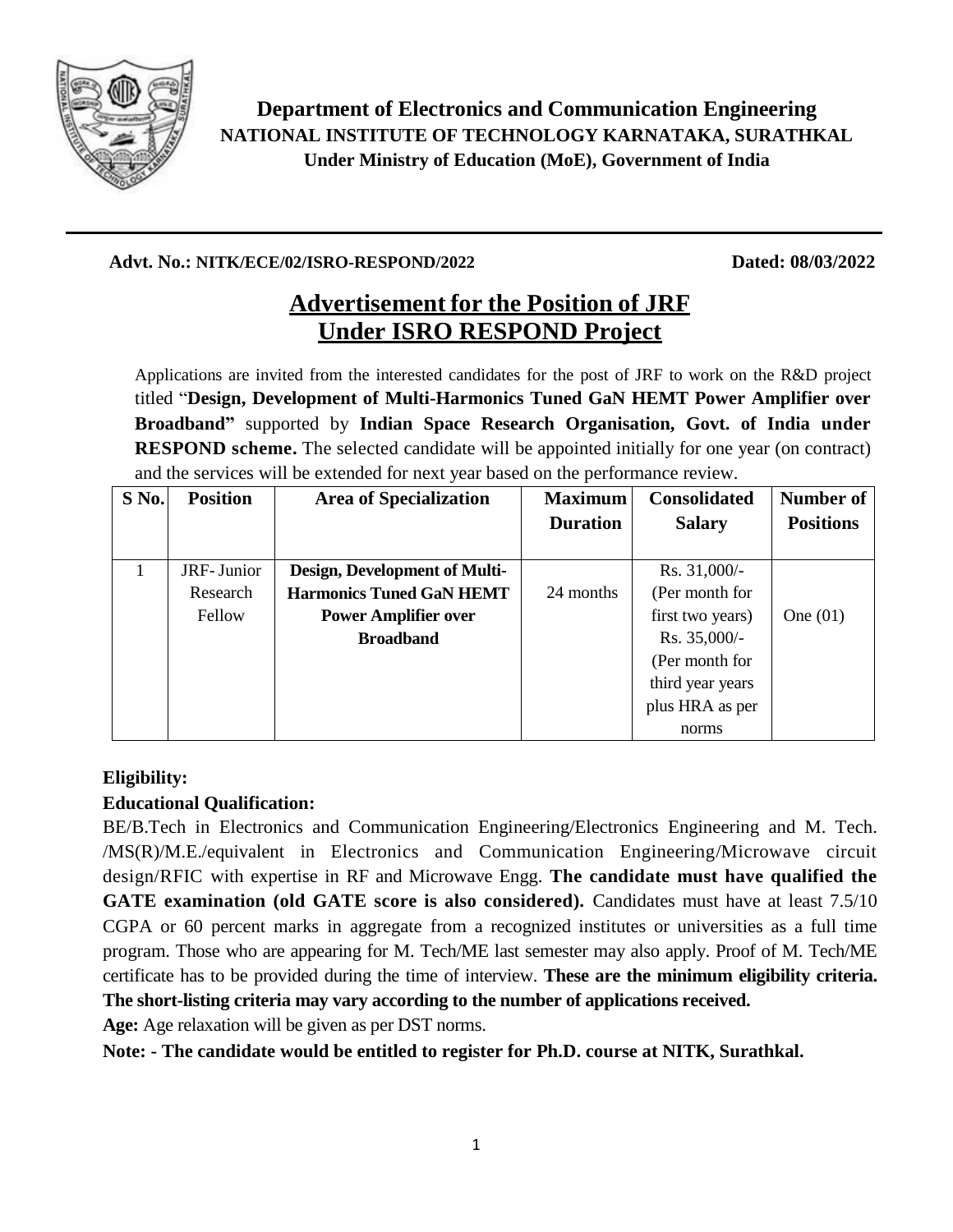

**Department of Electronics and Communication Engineering NATIONAL INSTITUTE OF TECHNOLOGY KARNATAKA, SURATHKAL Under Ministry of Education (MoE), Government of India**

#### **Application Process:**

Interested candidates must apply with the following documents: (1) Cover letter (2) Bio-data with passport-sized photograph, (3) Scanned copies of educational certificates and mark sheets, class XII onwards (4) GATE qualified certificate and (5) Scanned copies of Proof for research experience, special achievements and publications, if any. **The soft copies of all the above documents (pdf format) must be emailed to the Principal Investigator (Dr. Sandeep Kumar) on 31/03/2022 or before.** The email address for correspondence is given below. No TA/DA will be paid for attending the written test/interview. The appointment will be on a purely temporary basis co-terminus with the project. Candidates who are already employed should produce relieving certificate from their employers, if selected**. The shortlisted candidates with the date of written test/interview will be intimated by email only.** 

#### **Principal Investigator (PI) & Co-PI details:**

PI: Dr. Sandeep Kumar, Assistant Professor, Dept. of E & C Engg., NIT Karnataka Email: [sandeep@nitk.edu.in](mailto:sandeep@nitk.edu.in)

Co-PI: Prof. U Sripathi Acharya, Professor, Dept. of E & C Engg., NIT Karnataka

#### **Address for Correspondence:**

**To, Dr. Sandeep Kumar Principal Investigator E&C Engineering Department NITK Surathkal, Mangalore-575025, India. Mobile: +91-9654463102 Email: sandeep@nitk.edu.in**

**NOTE:** The email should be sent with subject line "Application for JRF under ISRO project with Advt No: NITK/ECE/02/ISRO-RESPOND/2022 dated 8<sup>th</sup> Match 2022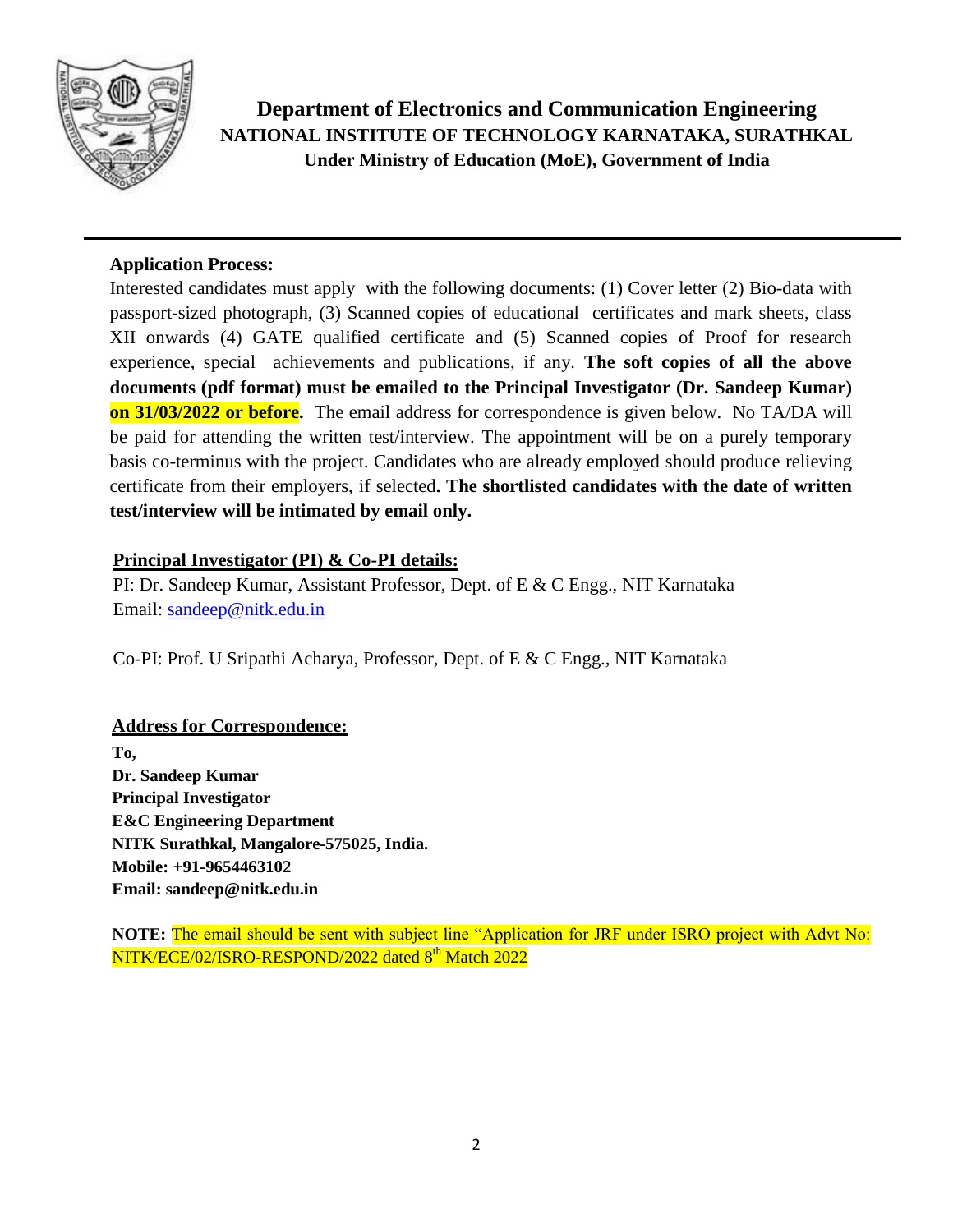

## **Application for the Position of Junior Research Fellow under SERB**

- 1. Post Applied for: JRF-Junior Research Fellow
- 2. Name of the Candidate (BLOCKLETTER):
- 3. Father's Name (BLOCKLETTER):
- 4. Mother's Name (BLOCKLETTER):
- 5. (a) Date of Birth: (DD/MM/YYYY)
- (b) Sex (Male/Female/Other): $\_\_$
- (c) Marital Status: Married/Single
- (d) Category: SC/ST/OBC/PWD/Open
- 6. Previous Research experience: (use additional sheet if required)
- 7. Publication(s), if any: (use additional sheet if required)

8. GATE/ NET (if any): Qualified (Yes/No): Score: Rank: Specialization: Year: Year:

9. Academic Qualification: (Starting from Standard 10 or equivalent Examination)

| Name of<br><b>Exam</b><br><b>Passed</b> | Name of the<br>School/College/Institute/<br><b>University</b> | <b>Year of</b><br><b>Passing</b> | Discipline/<br><b>Specialization</b> | Percentage of<br>Marks/<br><b>CGPA</b> |
|-----------------------------------------|---------------------------------------------------------------|----------------------------------|--------------------------------------|----------------------------------------|
|                                         |                                                               |                                  |                                      |                                        |
|                                         |                                                               |                                  |                                      |                                        |
|                                         |                                                               |                                  |                                      |                                        |
|                                         |                                                               |                                  |                                      |                                        |
|                                         |                                                               |                                  |                                      |                                        |

| Paste here a  |  |  |  |
|---------------|--|--|--|
| recent        |  |  |  |
| Passport size |  |  |  |
| Photograph    |  |  |  |
|               |  |  |  |